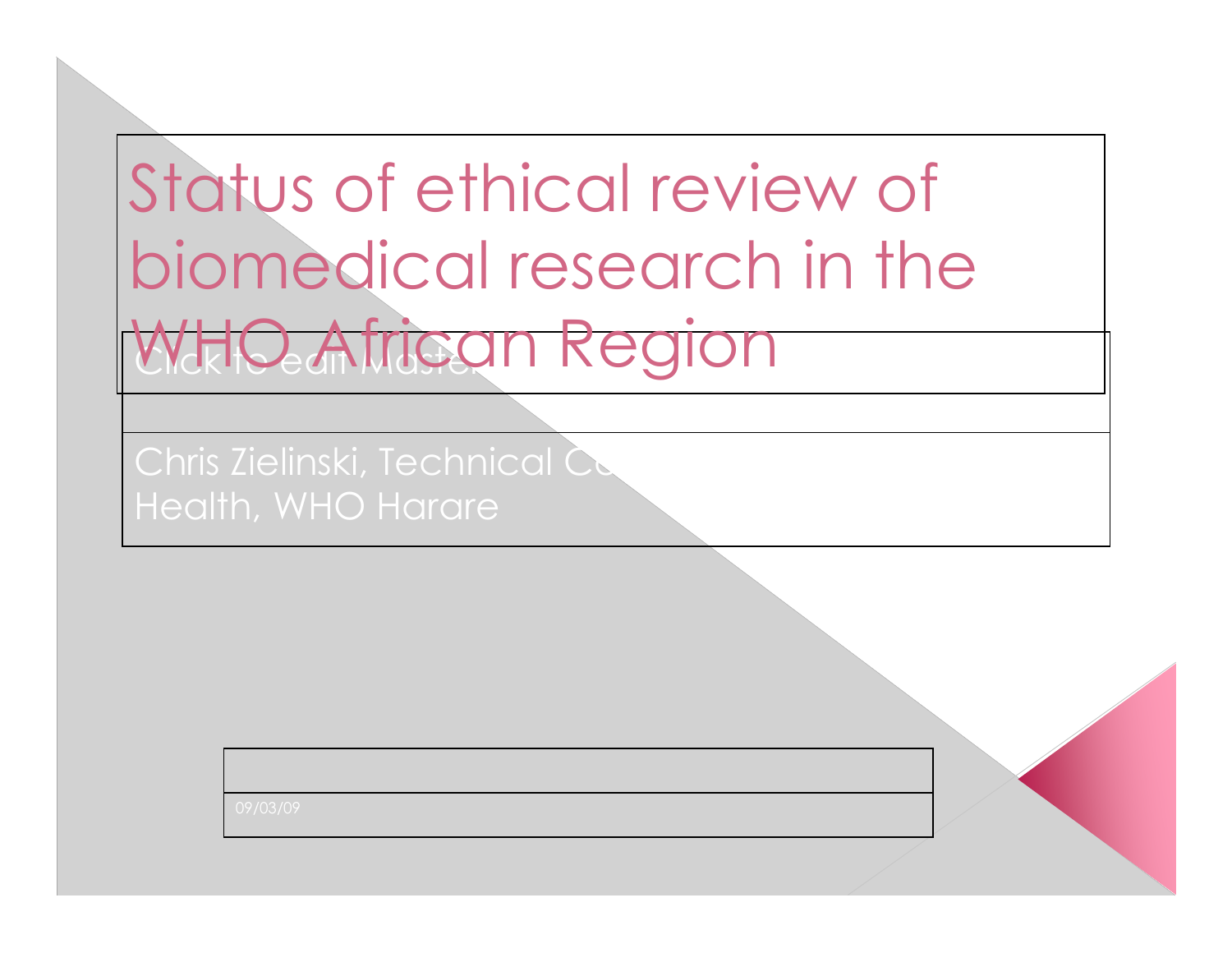### **Outline**

WHO's African

Studying research AFRO, NEBRA, PABIN

AFRO's work in 2007

> HRSA survey of research institum

› Supplementary survey

Synthesis of AFRO's recent work

Some detailed country results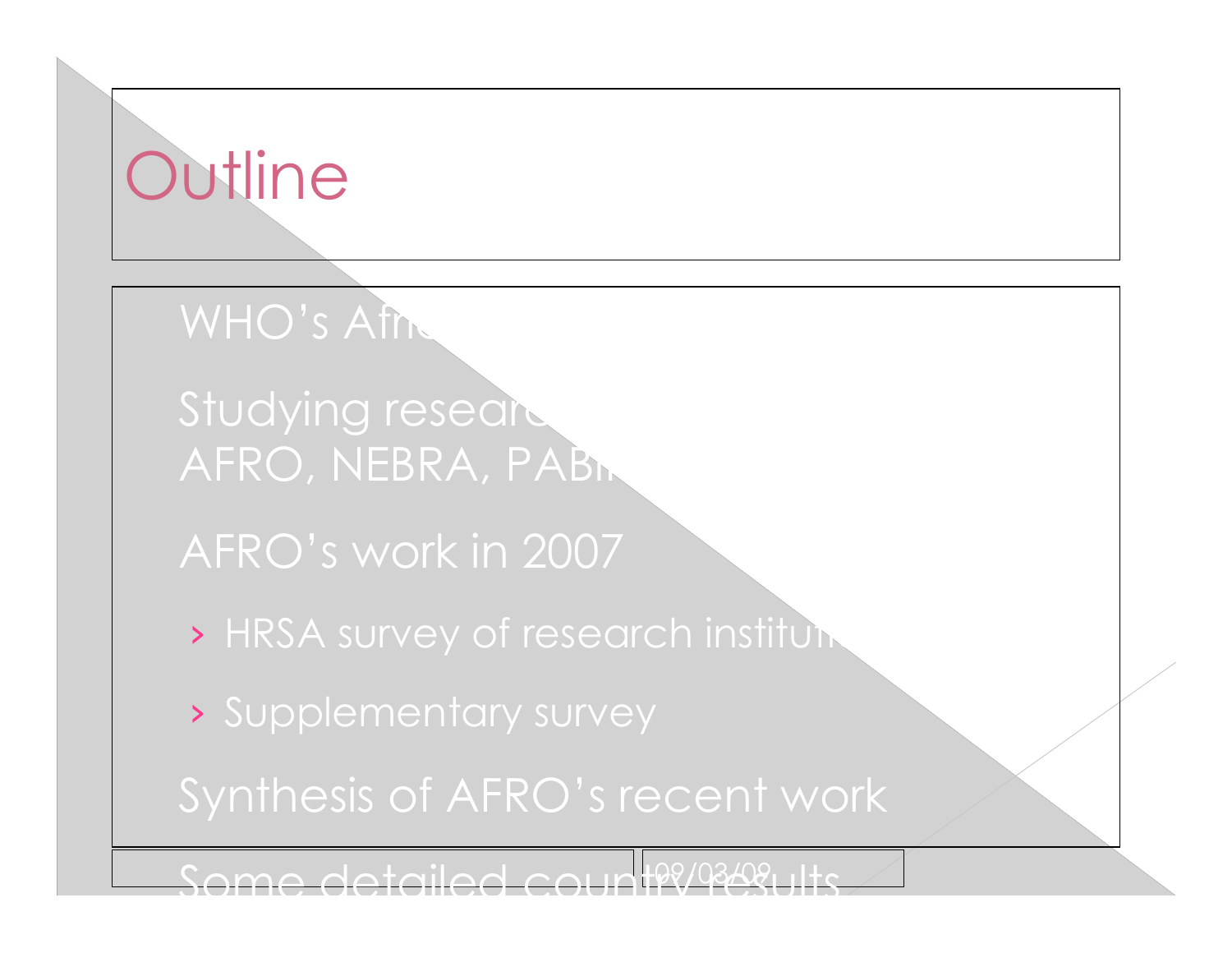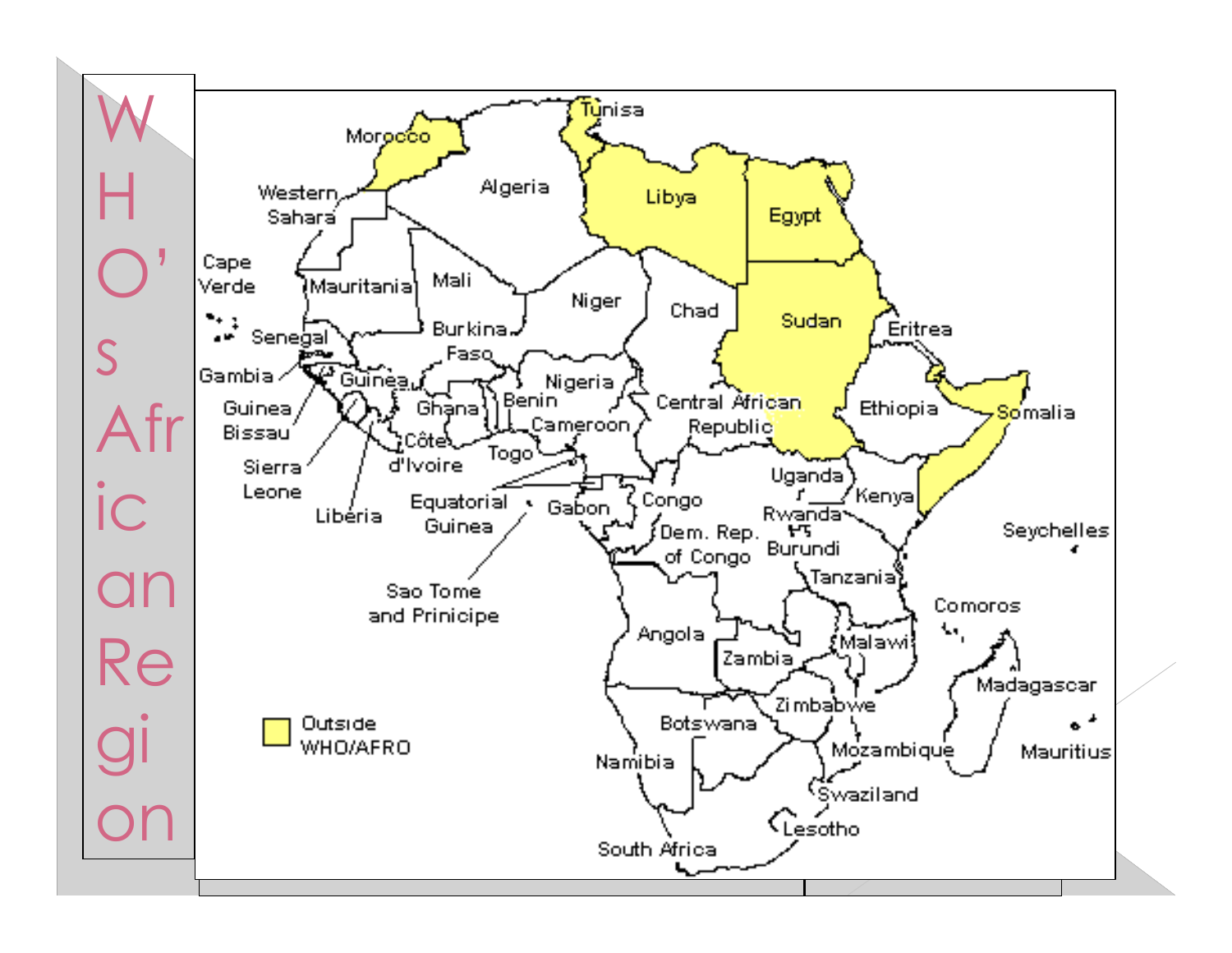Kirigia et Africa (AFRU

Questionnaire-ba

• "Sent by diplomatic pc

› Results reported in *BMC Medical Ethics* 2005, **6**:10

› 28 of the 46 countries in the Region completed the questionnaire

09/03/09 › 18 of the 28 countries reported the existence of national REC: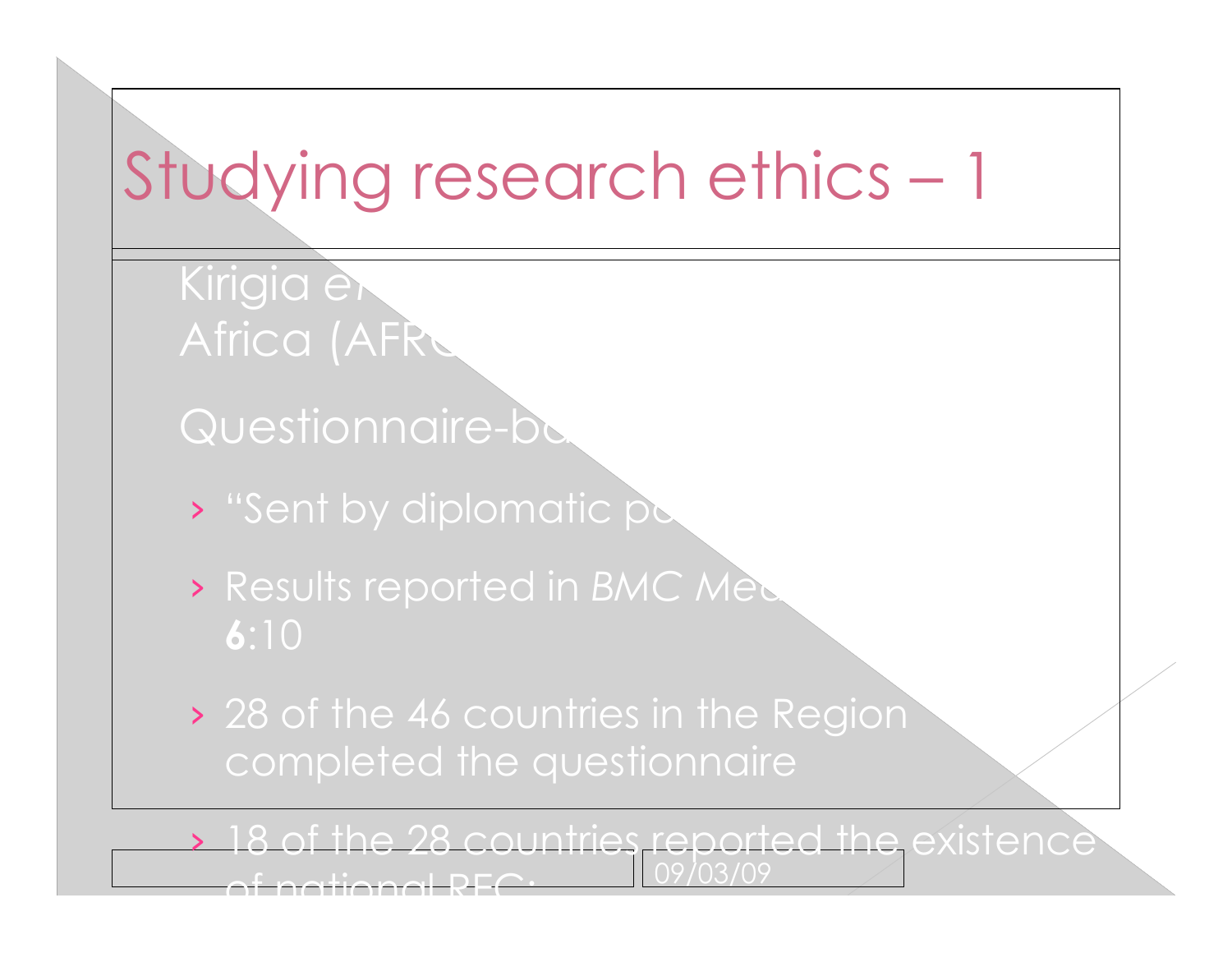**NEBRA: Networking Biomedical** by European Uni

› *Partners:* INSERM (France), MRC (UK), Eberhard Karls University (Germany), Who who has a set of the  $\sim$ and 15 countries of Central

Benin, Burkina Faso, Cameroon, C Republic, Congo (Democratic), Cong (Republic of), Cote d'Ivoire, Gabon, The Gambia, Ghana, Guinea, Mali, Nigeria, Senegal, Togo (Cote d'Ivoire did not provide

data)

09/03/09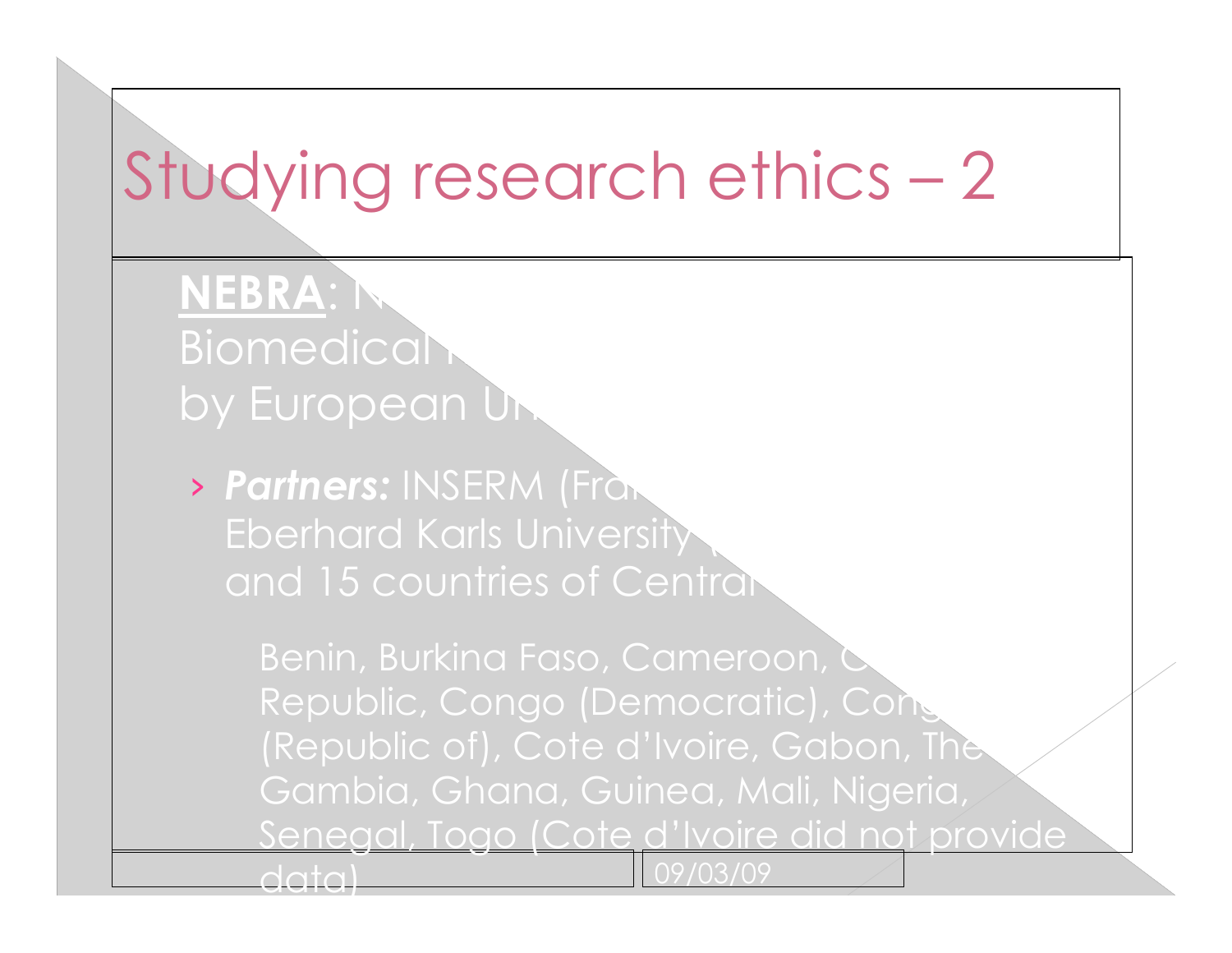**PABIN: P** Founded in African confere research organized the European Forum Practice following on an by the African Malaria Netw 1999

#### PABIN aims:

› Developing competent in-country **ethical** 

09/03/09

| review systems |  |  |
|----------------|--|--|
|                |  |  |
|                |  |  |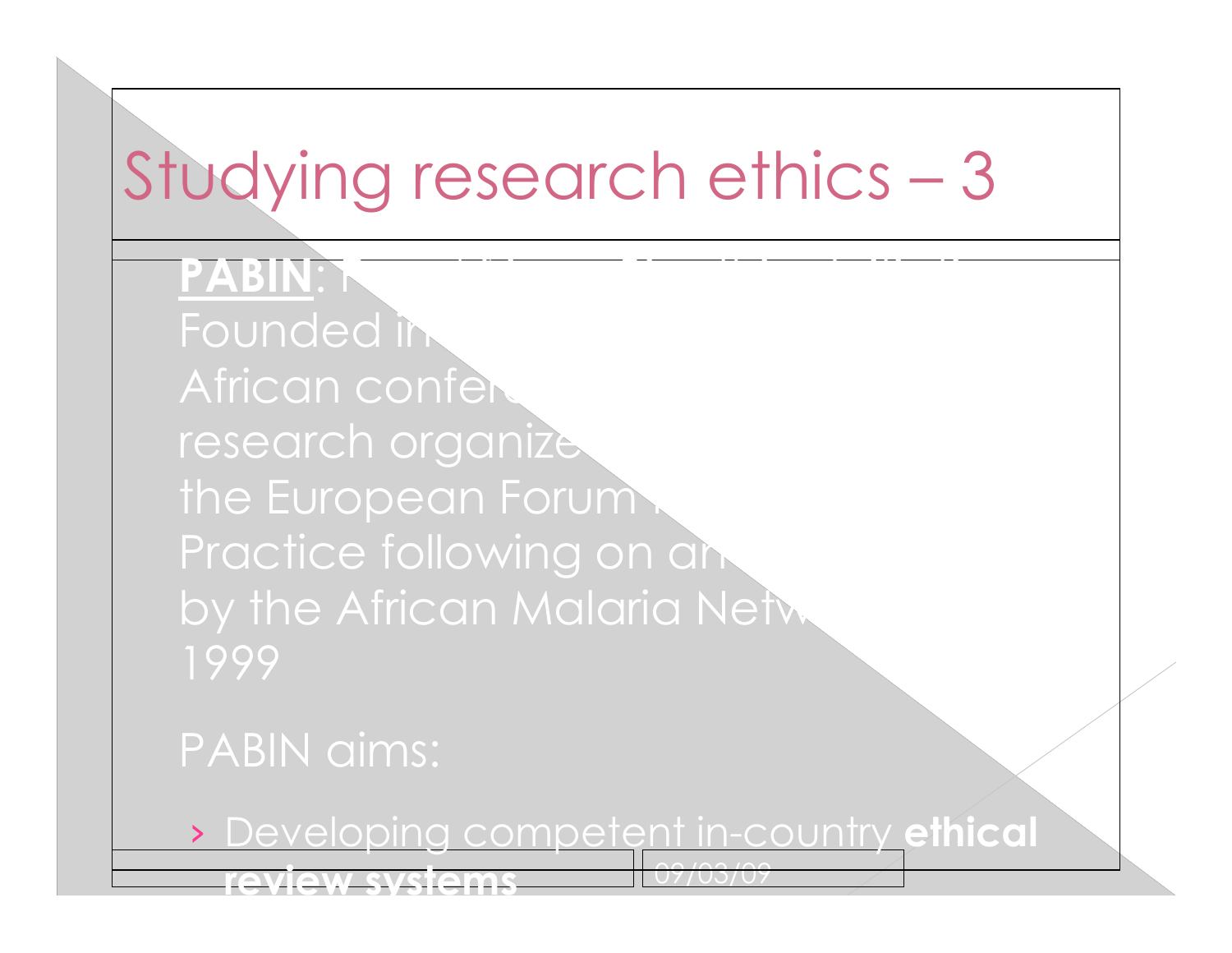**SIDCER** Developing A network of in regional forums for committees, health re. invited partner organizan. objective of SIDCER is to cont human subject protections glob developing local capacity for ethic review of research involving human

09/03/09 ects and for developing policies on the ethics of health research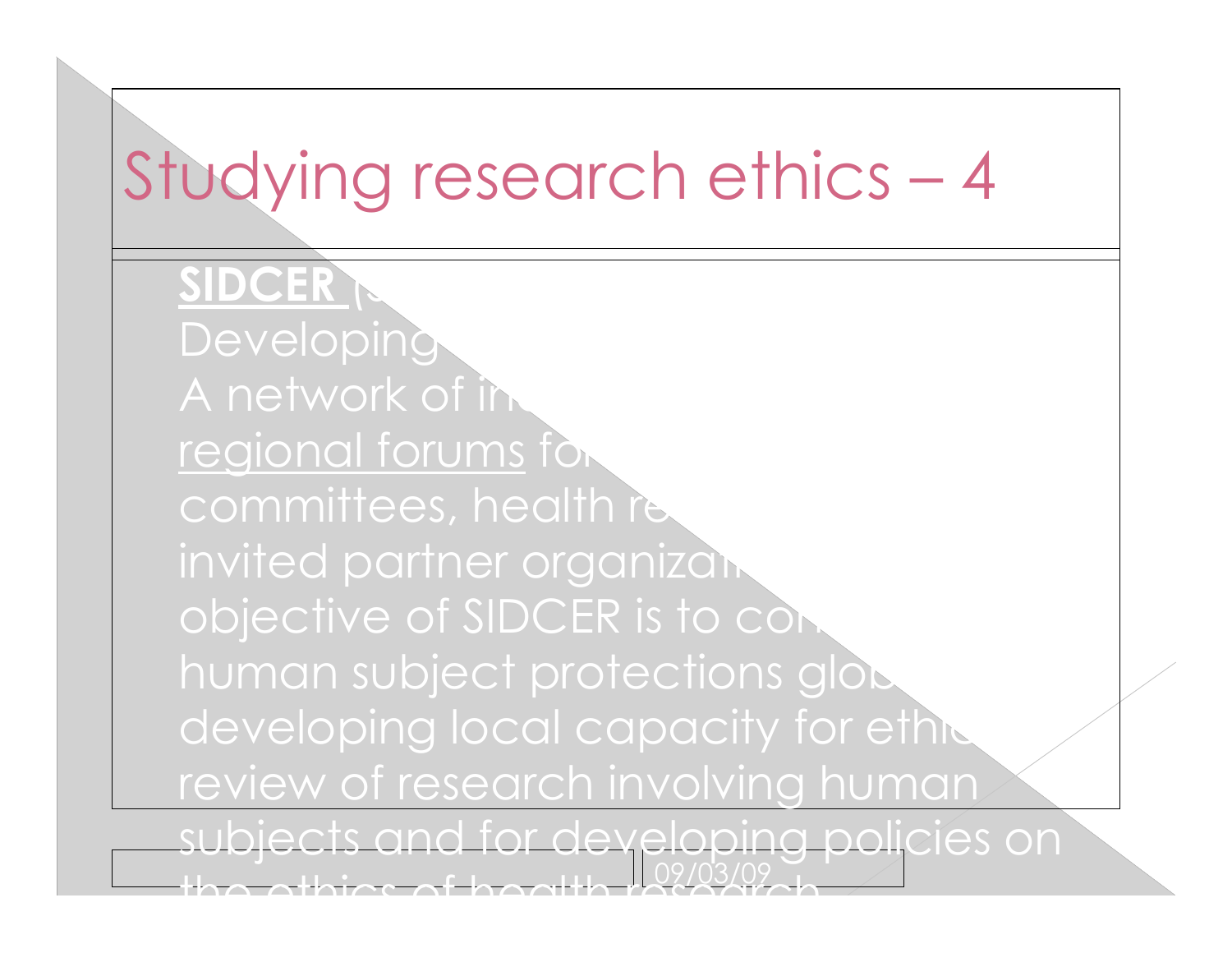#### AFRO's recent work – 1

Started

capacity and develppment for research, HRSA survey contained over modules: 1) Identification and background inform and approaches to resear Financial resources for health 4) Health research output, synthe dissemination and knowledge management, 5) Human resources,

6) tit ti l f iliti d fi ld it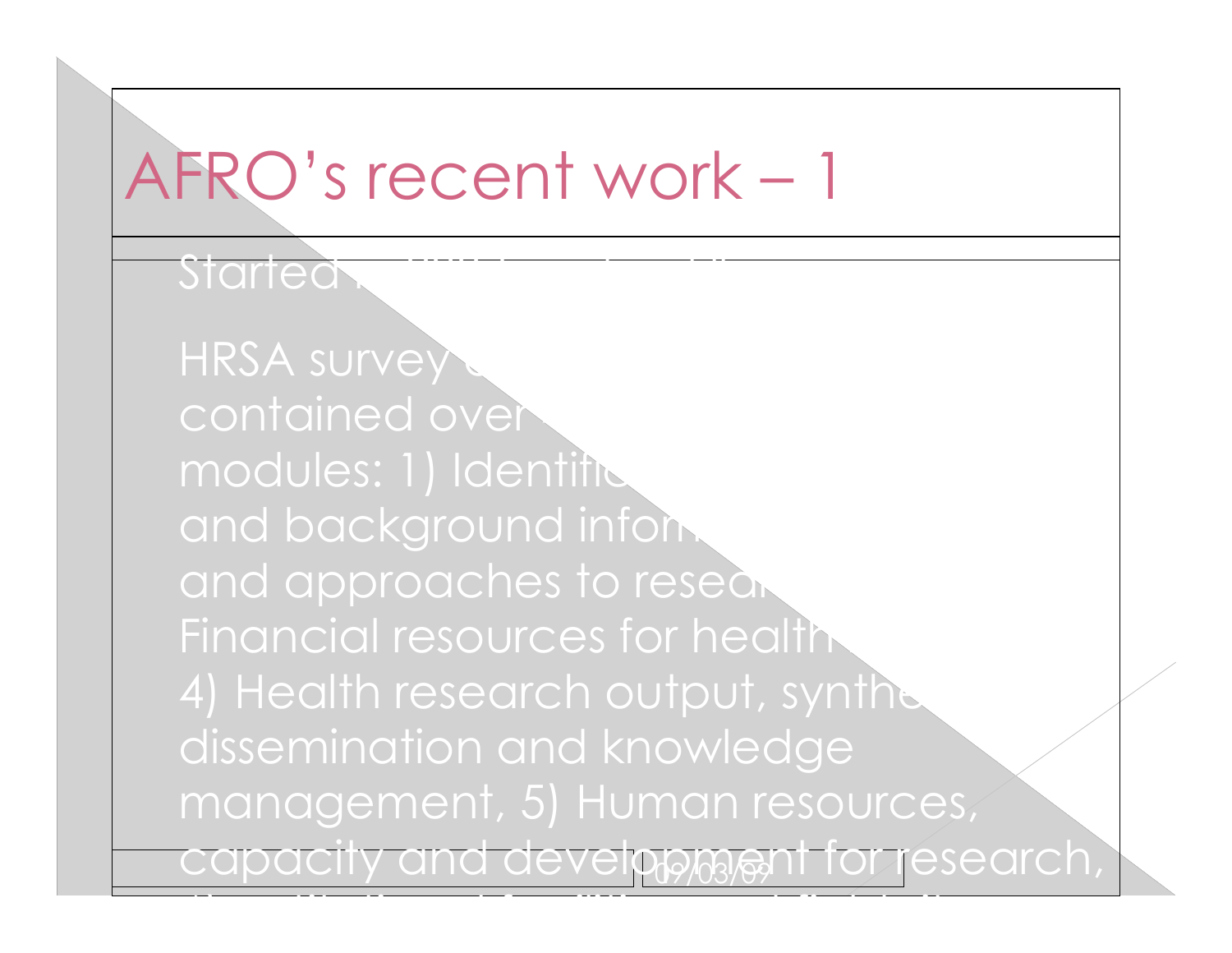#### AFRO's recent work – 2

Only seven. law on health these include eth.

41% of institutions report policies on research ethic

Most countries (32 out of 44) rep having functioning ethics commit

Most (61%) of the institutions did not

have mechanisms to address conflict of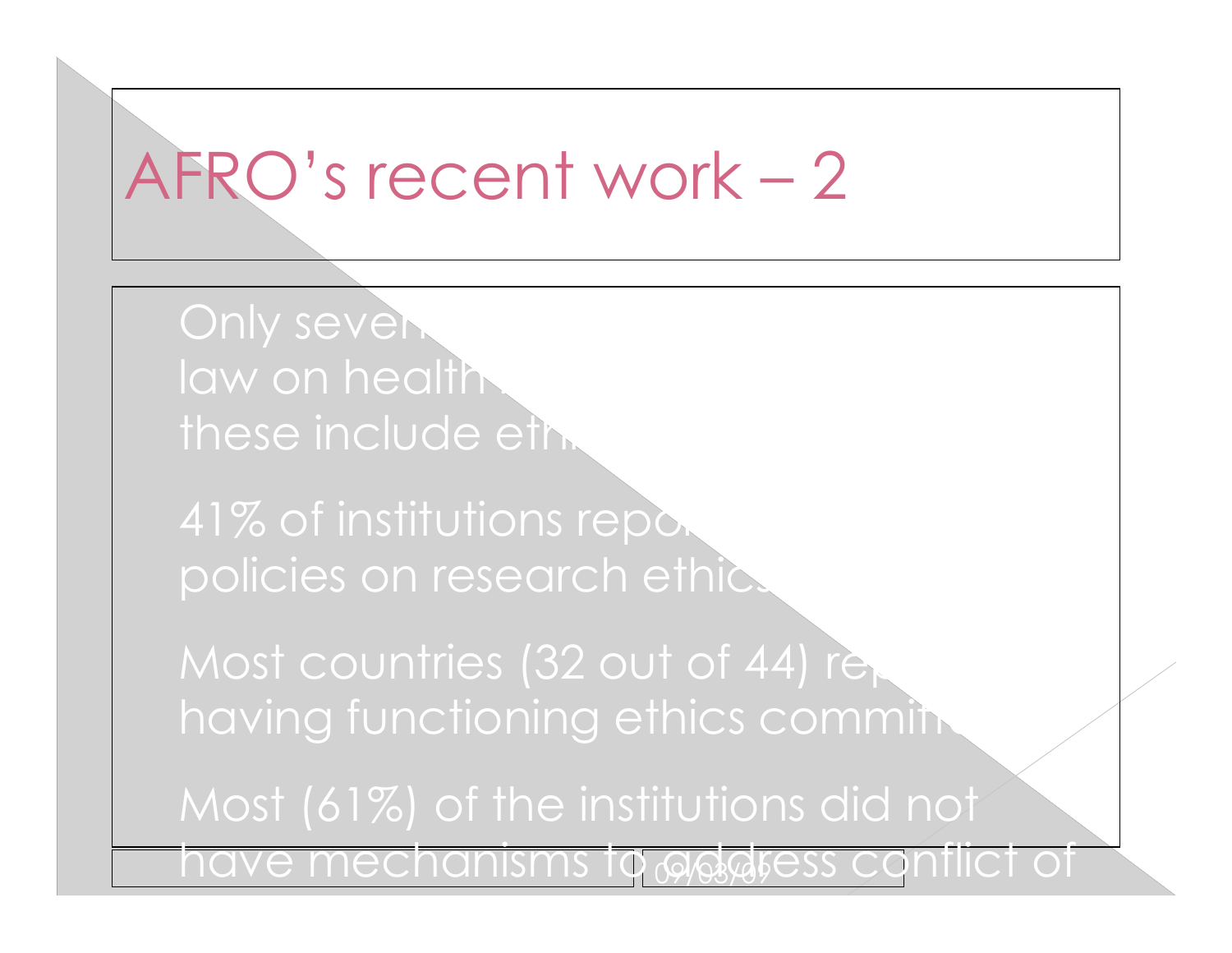#### Botswana data in detail – 1

in 6 respondent institutions, medium in 10 **Respondent** from Governm independent rese universities. 9 were w Respondents spent on a hours to complete the question Their average professional work experience of over 19 years. Aven experience of ethics, under 3 (range) to 15 years). Research activity was high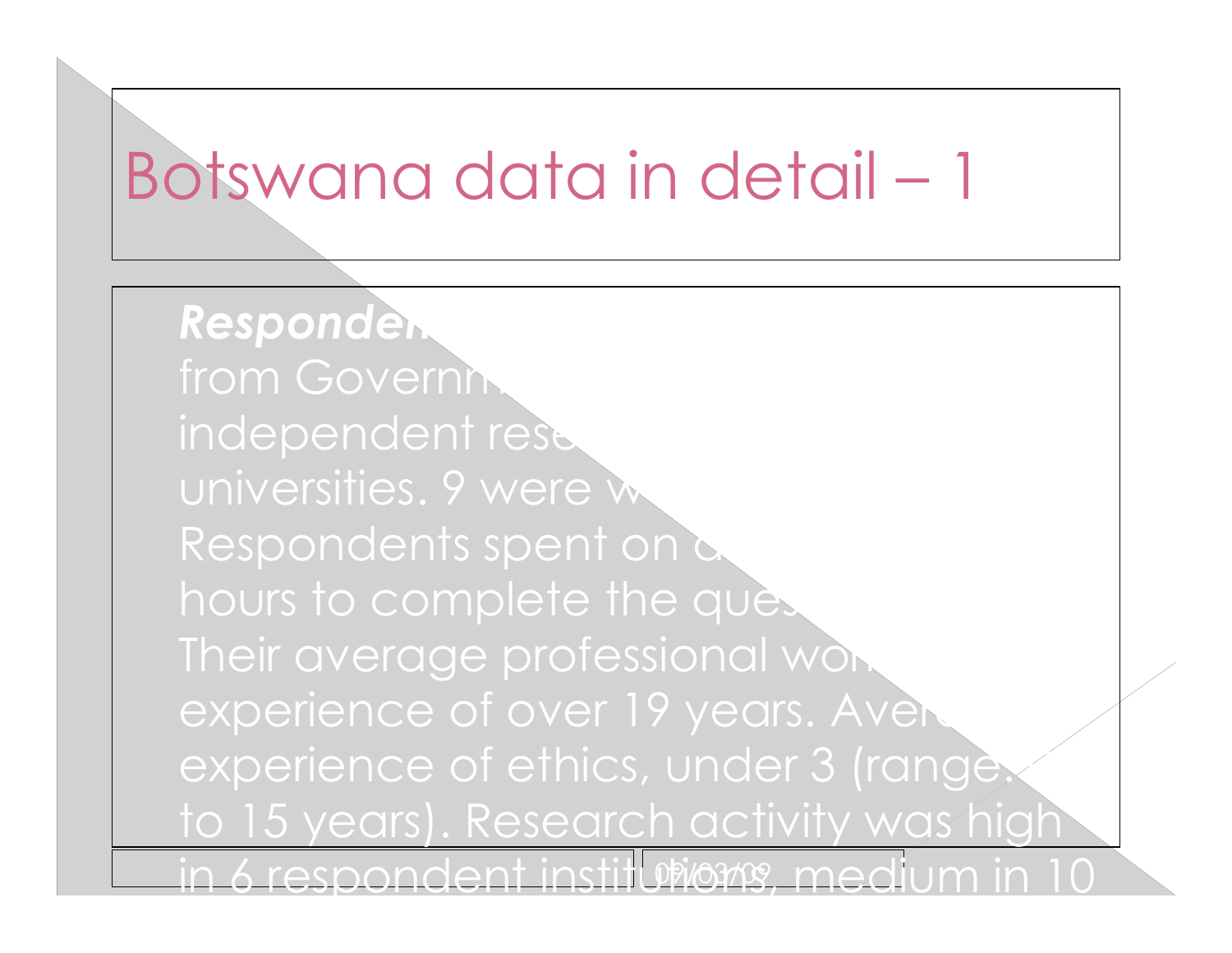#### Botswana data in detail – 2

4 of the regularly. A ethical commit 2002 and 2006

no revision. 154 were møre proved in A total of 250 research  $\triangleright$ submitted to, and 245 were the ethical committees between and 2006. Of these, 42 proposals approved with no revision by the committee, while 8 were rejected with